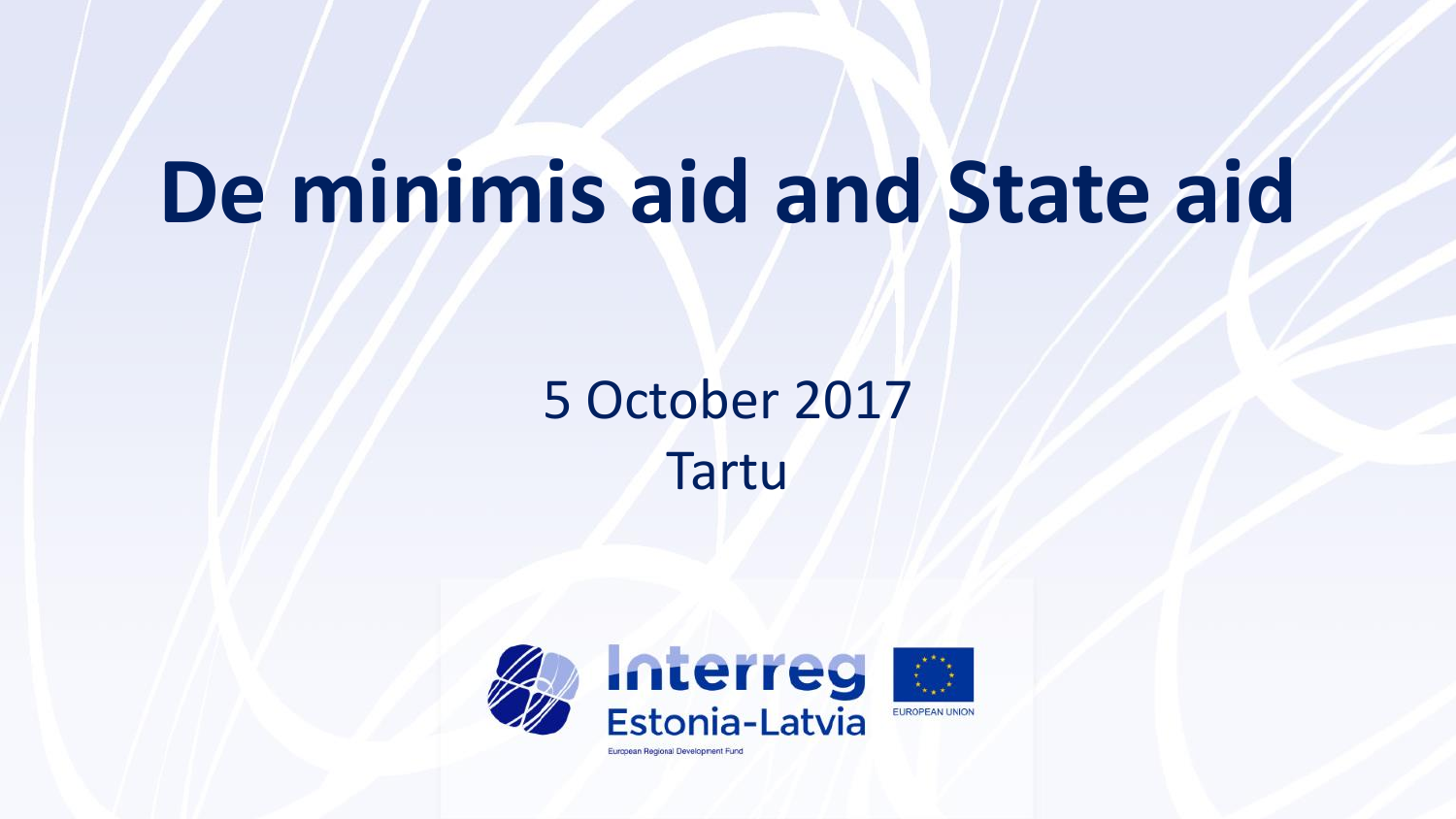# What qualifies as State aid? Who is the beneficiary?

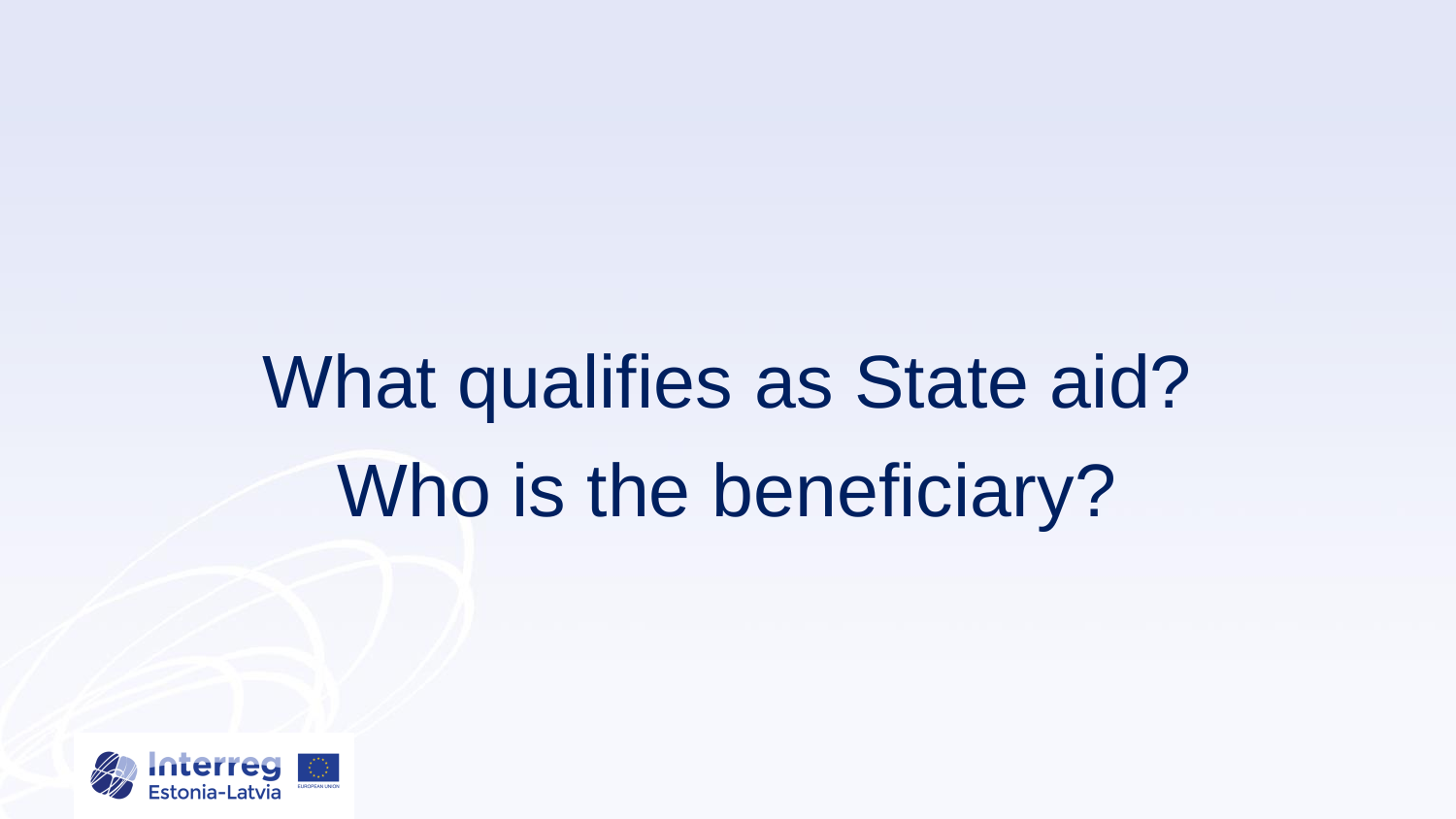## Characteristics of State aid

1. Aid granted by a Member State or through State resources, **AND**

2. Aid distorts or threatens to distort competition, **AND**

3. Aid favours certain undertakings or the production of certain goods, **AND**

4. Aid affects trade between Member States.

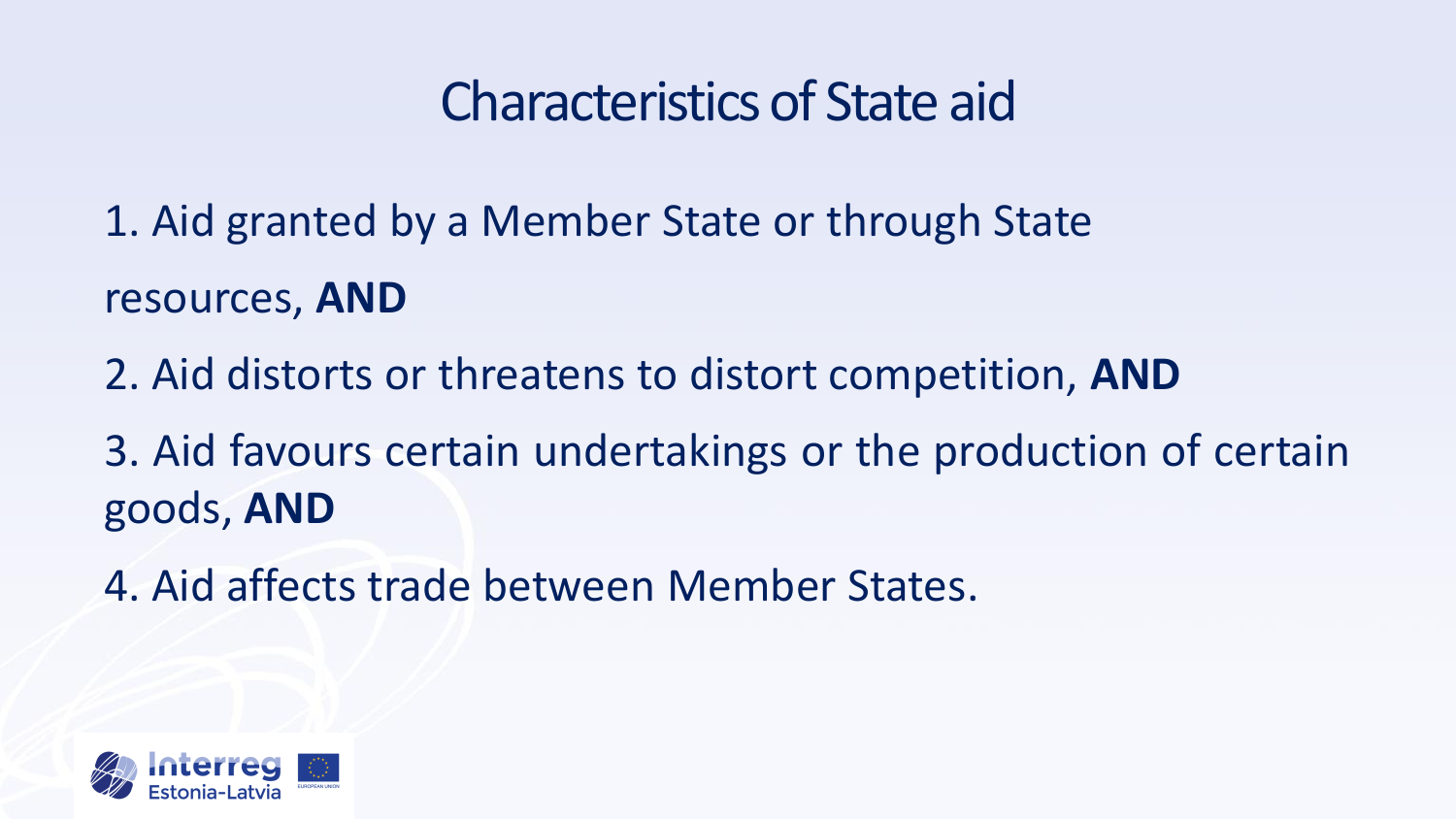#### Possible state aid situation

#### SO 1.2. – all the activities, because carried out by SMEs

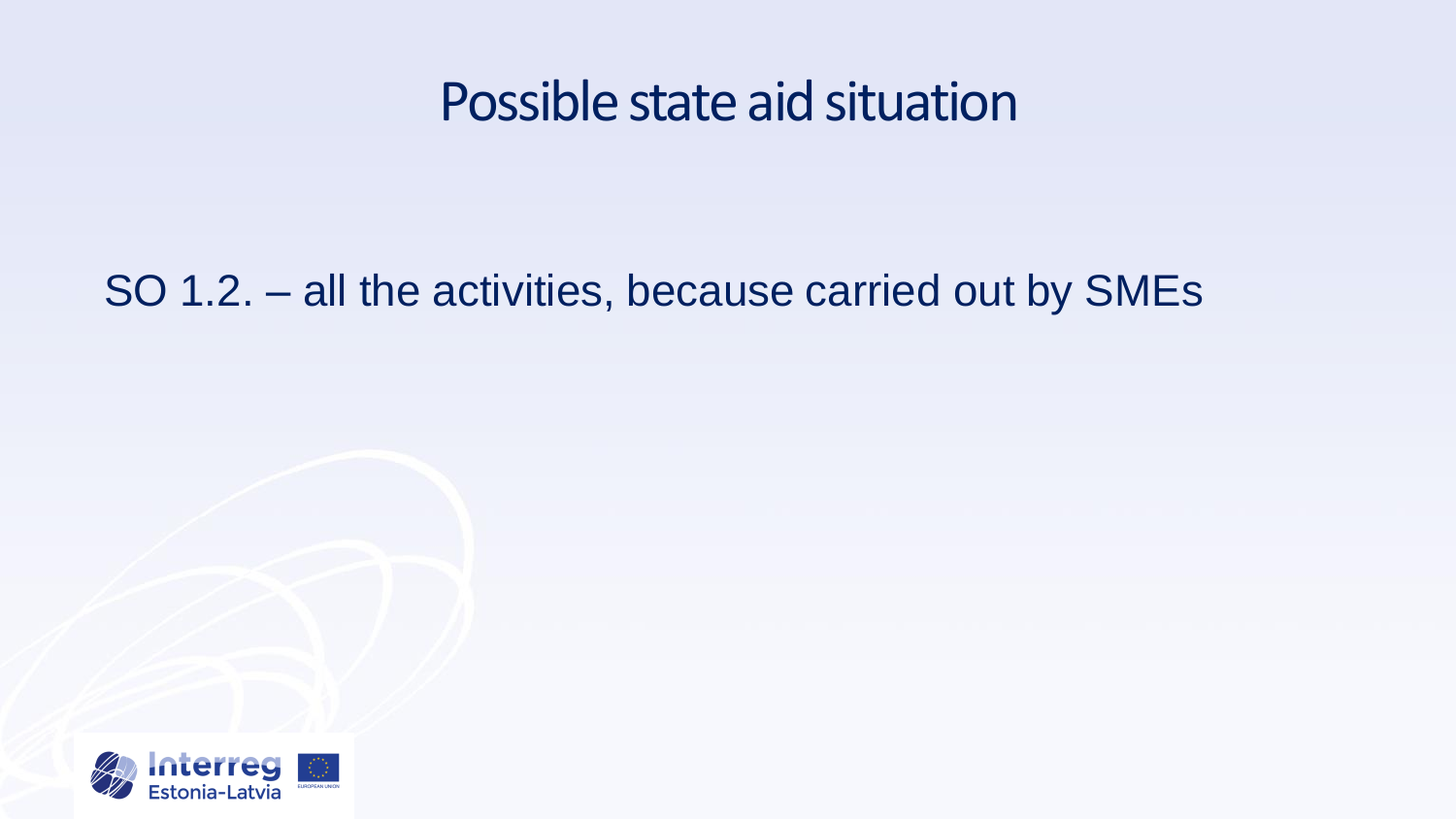#### Programme grants

 $\rightarrow$  *De minimis* aid with maximum co-financing rate 85%.

 $\rightarrow$  Certain types of State aid.

↓ No aid for export

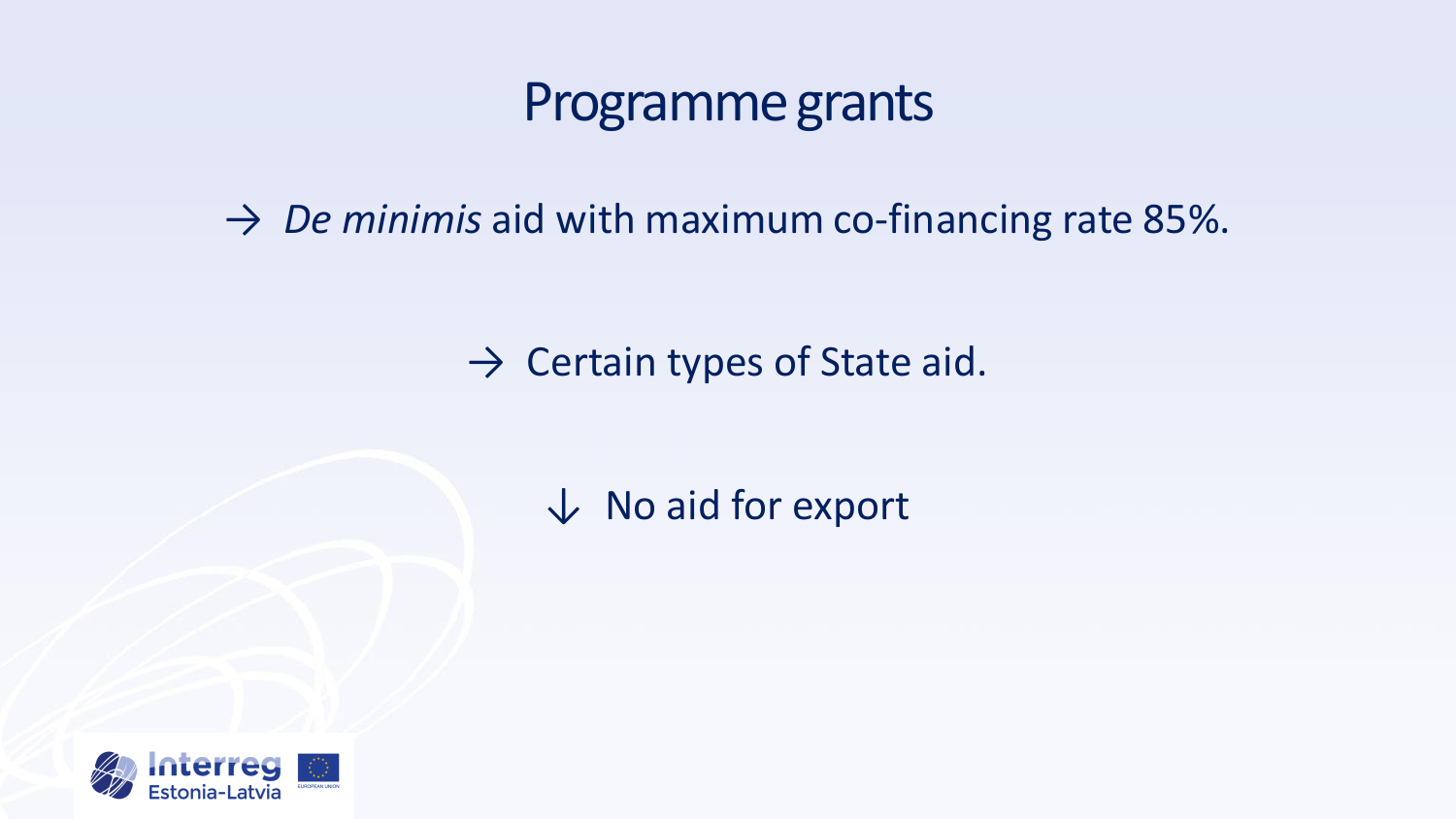#### De minimis aid

#### $\checkmark$  Per partner €200 000 in three years. ERDF up to 85%

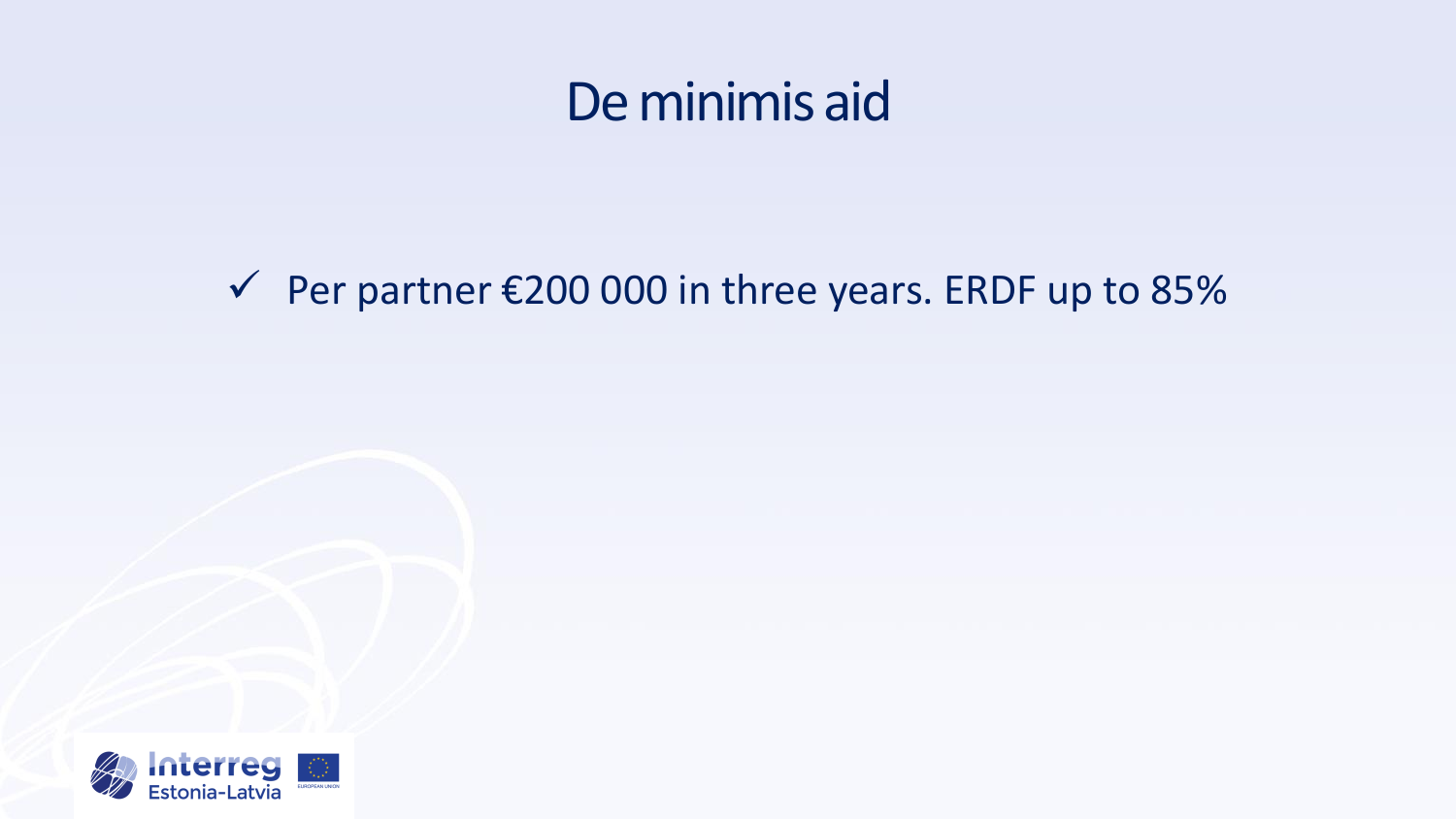## State aid (GBER\*)

- $\checkmark$  Article 20: cooperation costs. ERDF up to 50%.
- $\checkmark$  Article 25: aid for research and development projects. ERDF 25-80% depending on the activities.
- $\checkmark$  Article 31: training aid. ERDF up to 70%.

\* *These articles are selected for this presentation as relevant to the applications to be submitted under SO 1.2.*

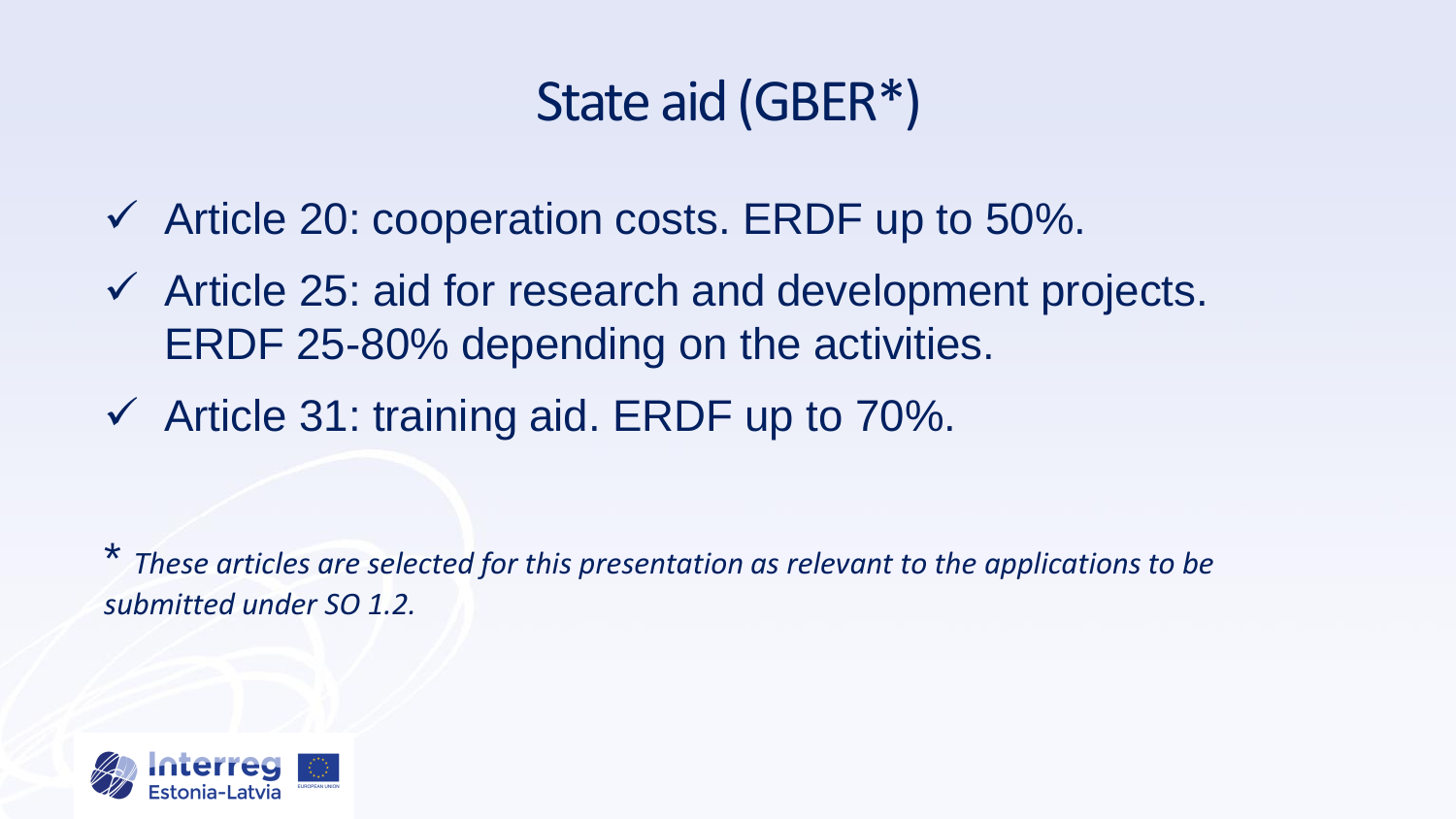# You can get both *de minimis* and State aid in one project

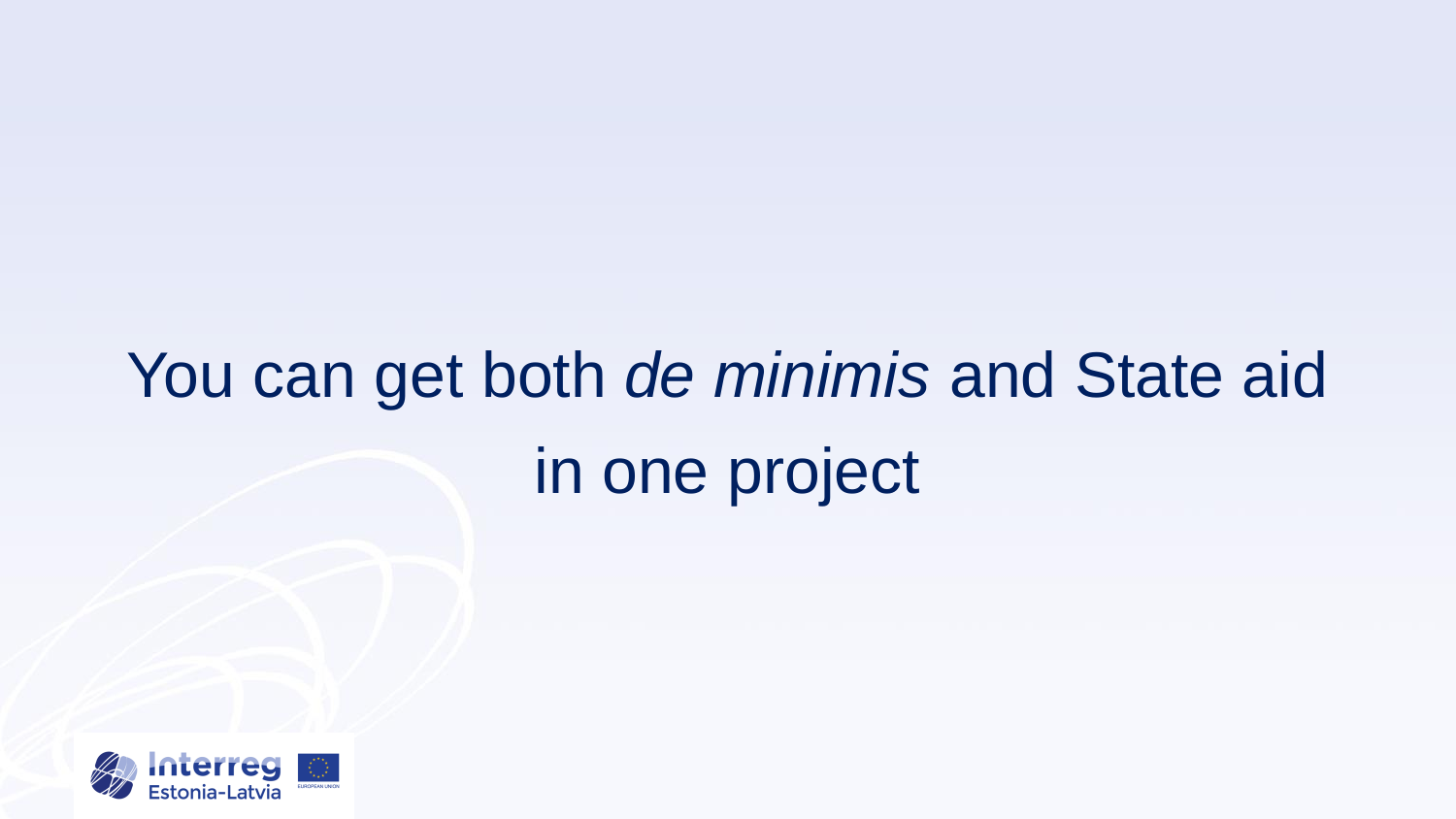# Dividing the budget

Types of activities

- $\checkmark$  Stages of product development
- $\checkmark$  Equipment and investments
- $\checkmark$  Trainings, study trips
- $\checkmark$  Marketing, trade fairs

#### Staff costs have to be divided between different types of activities

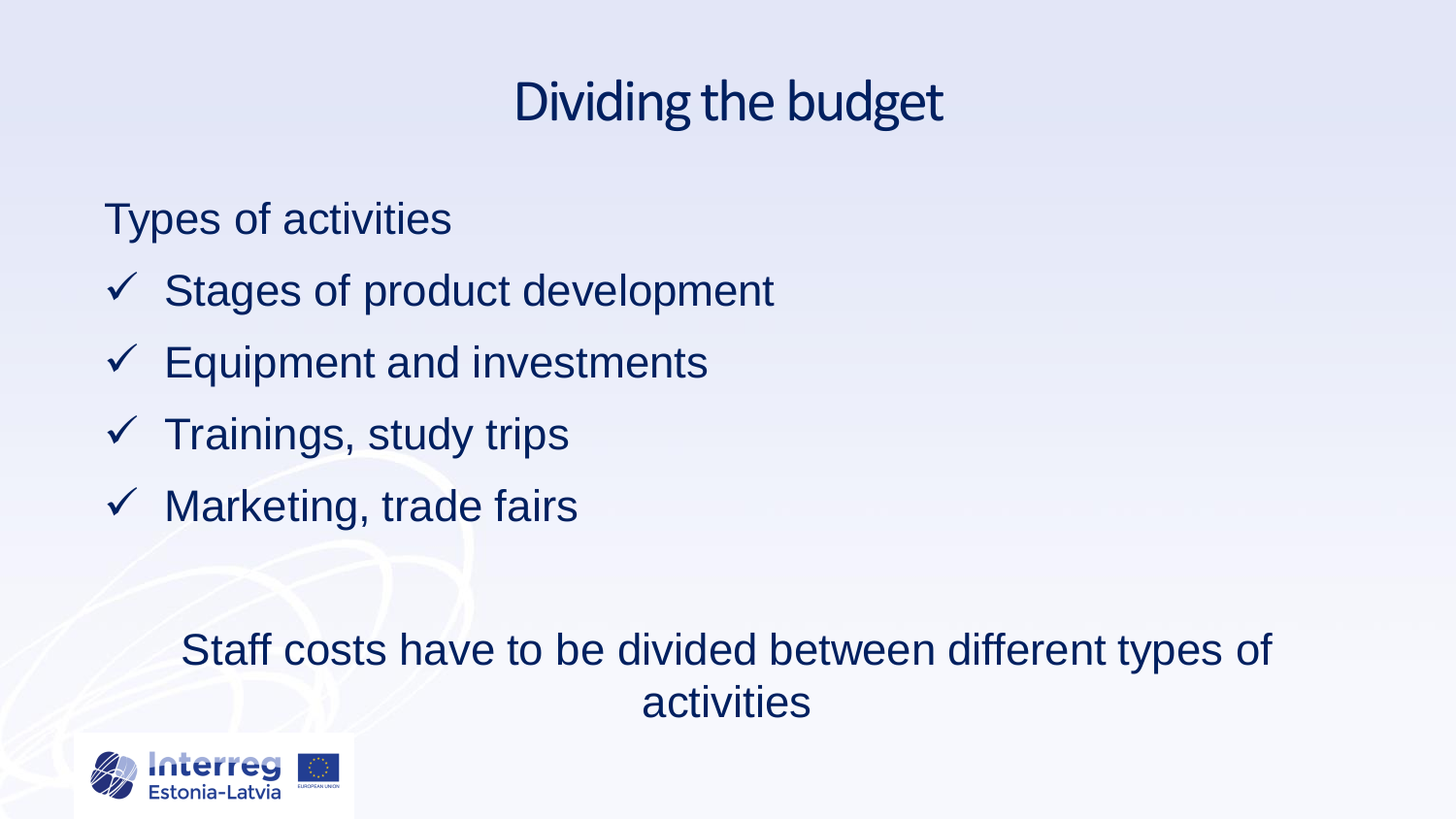### **How does it look in eMS?**

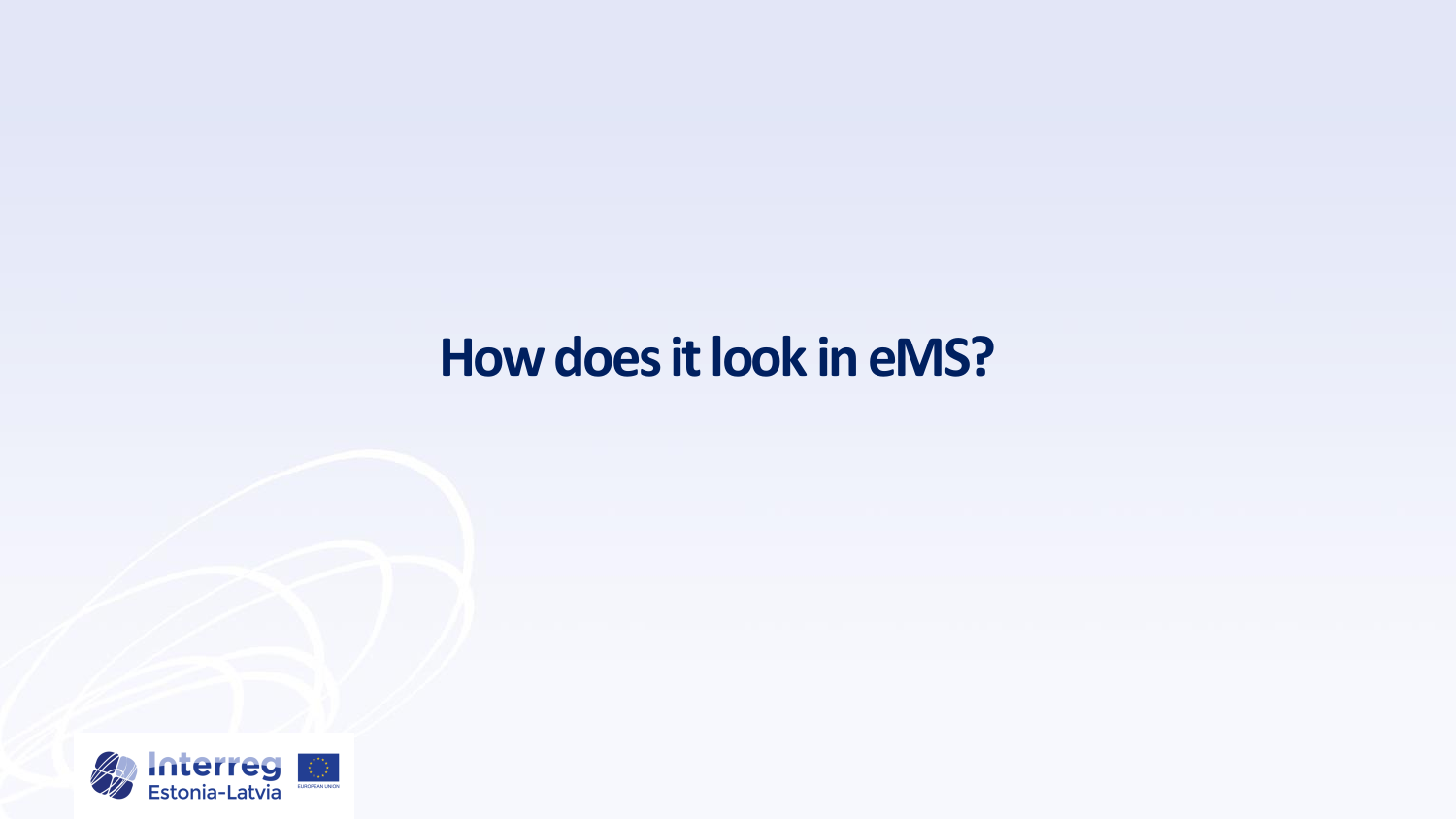# **Example I**

*(any resemblance to real activities, planned or implemented, is purely coincidental)* 

If one partner applies for both *de minimis* and State aid, different activities may get aid with different intensity:

- The activities must be divided into logical thematic groups.
- $\checkmark$  One or several groups will get de *minimis aid*, as much as there is leftover for given concrete partner organisation.
- $\checkmark$  (Group of) activities that do not fit under *de minimis*, get aid according to the relevant article in GBER.
- $\checkmark$  As in eMS you cannot insert different ERDF percentage for different activities in one partner budget, you need to insert the partner more than once.

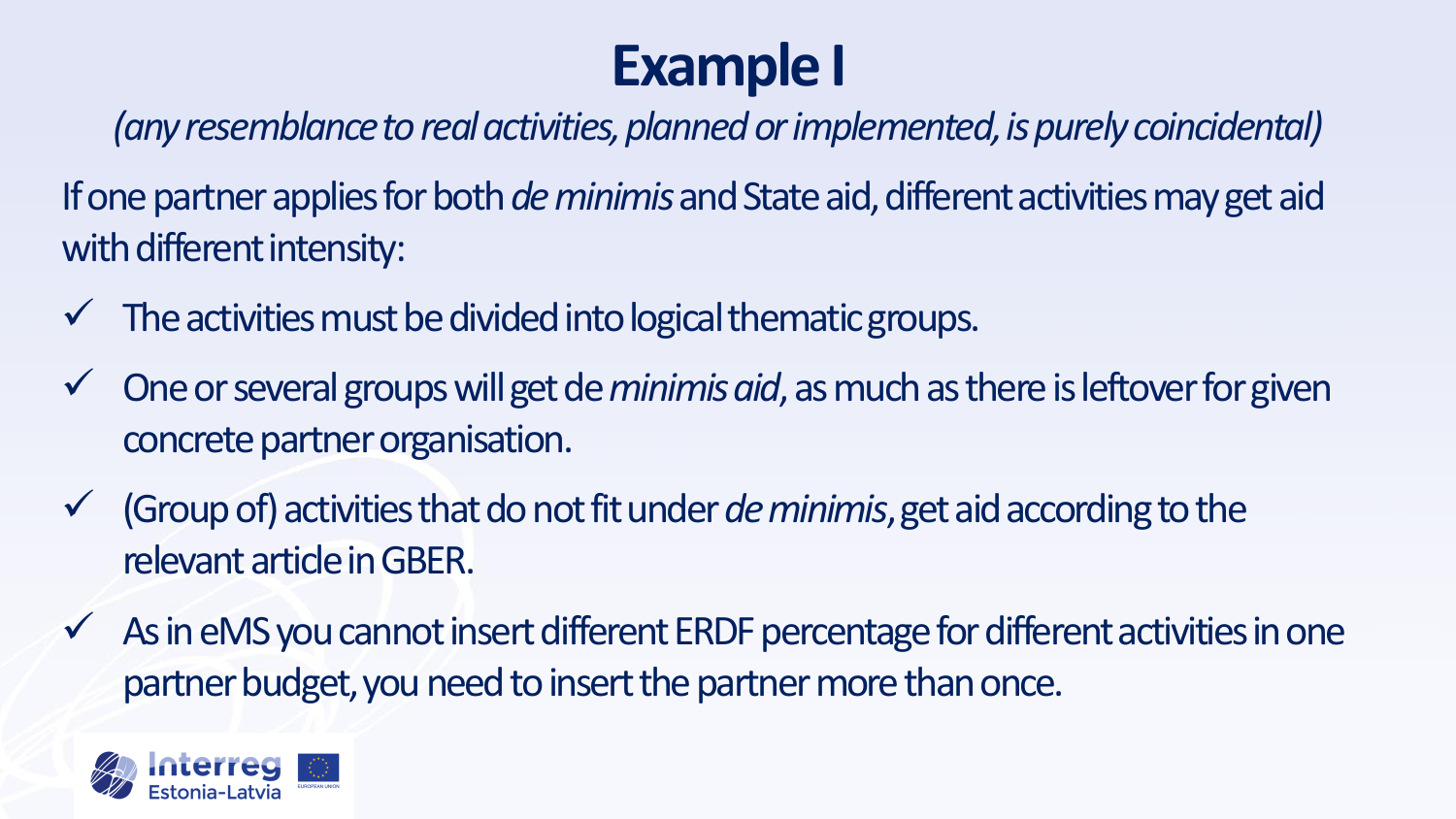# **Example II**

#### *(any resemblance to real activities, planned or implemented, is purely coincidental)*

|                              | Partners<br><b>Project Summary</b><br><b>Project Description</b> | Work Plan<br><b>Project Budget</b> | Project Budget Overview     | Attachments            |                        |                                 |  |  |  |  |  |  |  |  |
|------------------------------|------------------------------------------------------------------|------------------------------------|-----------------------------|------------------------|------------------------|---------------------------------|--|--|--|--|--|--|--|--|
|                              |                                                                  |                                    |                             |                        |                        |                                 |  |  |  |  |  |  |  |  |
|                              | <b>Partner List</b>                                              |                                    |                             |                        |                        |                                 |  |  |  |  |  |  |  |  |
| Number<br>$\hat{\mathbf{v}}$ | Name $\hat{\diamond}$                                            | Nationality ≎                      | Inside<br>programme<br>area | Abbreviation $\hat{z}$ | Role $\Leftrightarrow$ | View Partner                    |  |  |  |  |  |  |  |  |
|                              | Paleo OÜ                                                         | <b>EESTI</b>                       | Yes                         | Paleo OÜ               | Lead<br>Partner        | $\oslash$ View                  |  |  |  |  |  |  |  |  |
|                              | SIA Meža                                                         | LATVIJA                            | Yes                         | SIA Meža               | Project<br>Partner     | $\textcircled{\textsf{1}}$ View |  |  |  |  |  |  |  |  |
|                              | Paleo OÜ                                                         | <b>EESTI</b>                       | Yes                         | Paleo OÜ               | Project<br>Partner     | $\oslash$ View                  |  |  |  |  |  |  |  |  |

O New Partner

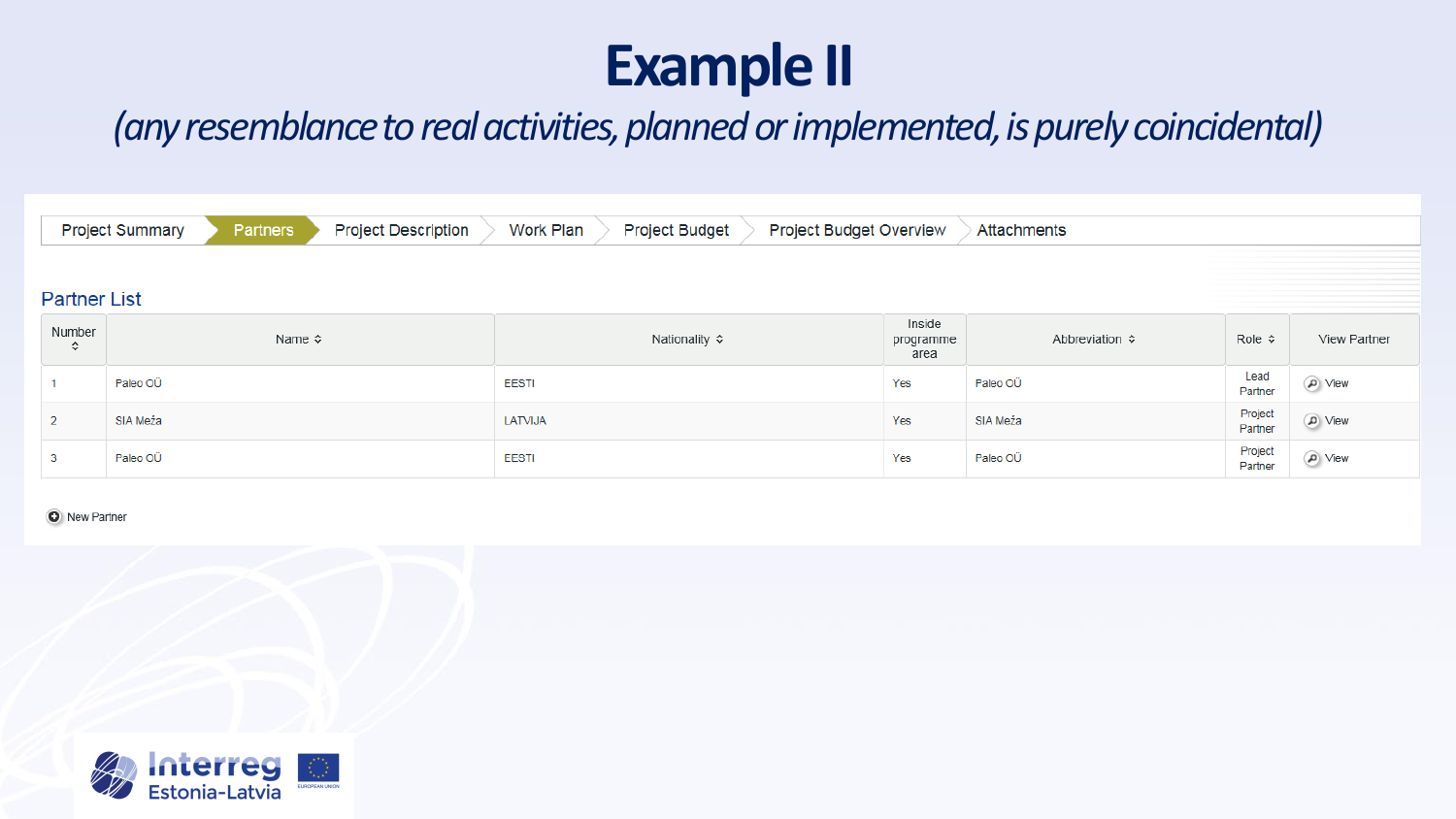# **Example III**

#### *(anyresemblancetoreal activities, plannedorimplemented, ispurelycoincidental)*

#### Project Budget Overview (total values)

#### Partnership and budget (based on information filled in sections Partners and Partner budget)

| Partner                               |                      |              | Programme Co-financing |                       |                          | Contribution        |                      |                           | <b>Total Eligible</b> |
|---------------------------------------|----------------------|--------------|------------------------|-----------------------|--------------------------|---------------------|----------------------|---------------------------|-----------------------|
| Partner                               | Partner Abbreviation | Country      | <b>ERDF</b>            | ERDF Co-financing (%) | Percentage Of Total ERDF | Public Contribution | Private Contribution | <b>Total Contribution</b> |                       |
| I - Paleo OÜ                          | Paleo OÜ             | <b>EESTI</b> | € 123 462.50           | 85.00 %               | 53.39 %                  | € 0.00              | € 22 185.00          | € 21 787.50               | € 145 250.00          |
| 2 - SIA Meža                          | SIA Meža             | LATVIJA      | € 62 028.75            | 85.00 %               | 26.82 %                  | € 0.00              | € 10 946.25          | € 10 946.25               | €72975.00             |
| 3 - Paleo OÜ                          | Paleo OÜ             | <b>EESTI</b> | €45725.00              | 50.00 %               | 19.77 %                  | € 0.00              | €44 000.00           | €45725.00                 | € 91 450.00           |
| <b>Sub-total For Partners Inside</b>  |                      |              | € 231 216.25           | $\cdots$              | 100.00 %                 | $\epsilon$ 0.00     | € 77 131.25          | €78 458.75                | € 309 675.00          |
| <b>Sub-total For Partners Outside</b> |                      |              | $\epsilon$ 0.00        | --                    | 0.00%                    | $\epsilon$ 0.00     | $\epsilon$ 0.00      | $\epsilon$ 0.00           | € 0.00                |
| <b>Total</b>                          |                      |              | € 231 216.25           | --                    | 100.00%                  | $\epsilon$ 0.00     | € 77 131.25          | €78 458.75                | € 309 675.00          |

**B** Export

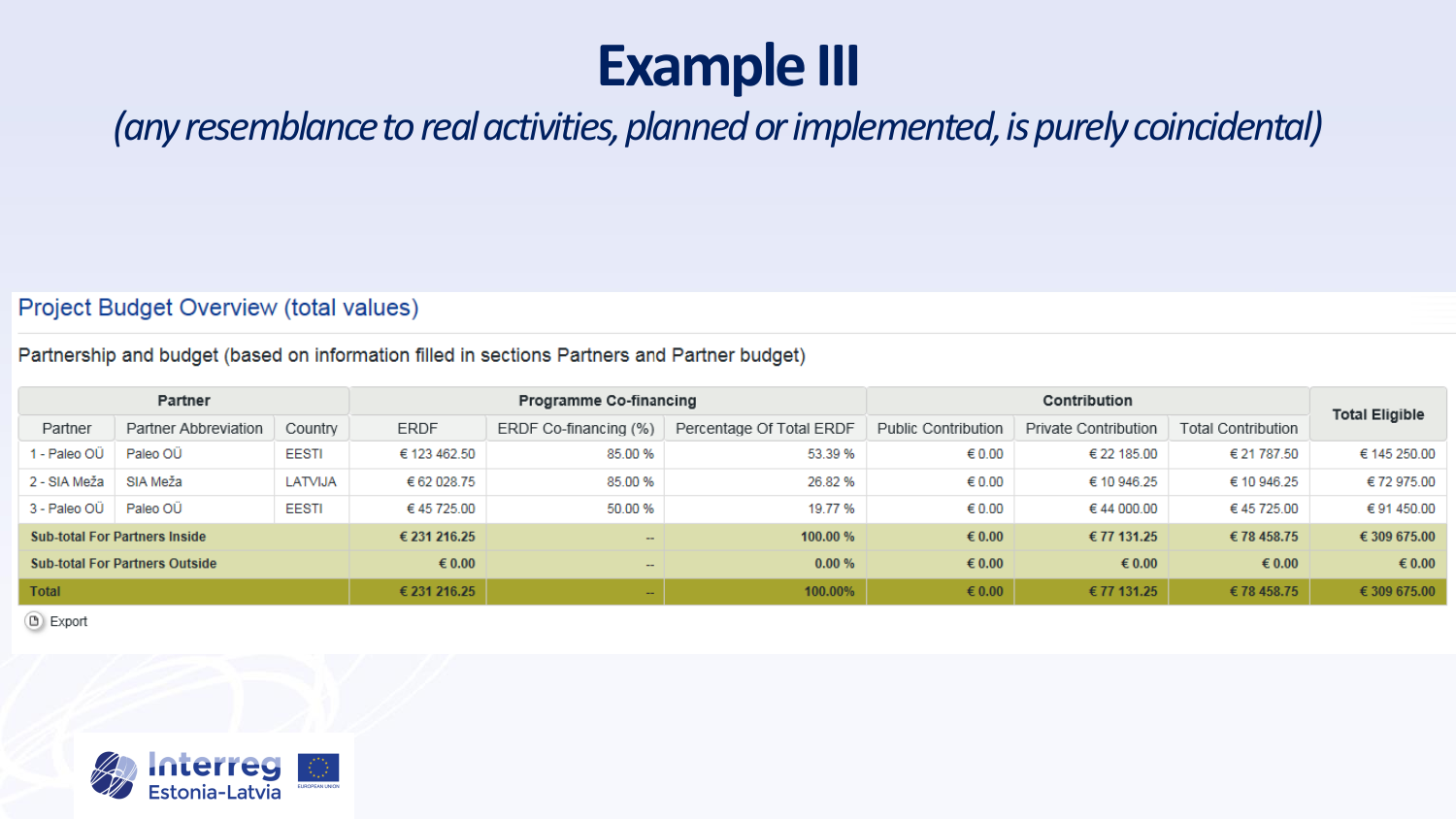## **What to do?**

- State aid annex of the manual.
- Contact secretariat by sending description of activities:

[krista.staskevits@estlat.eu](mailto:helena.jarviste@estlat.eu)

[laura.lulle@estlat.eu](mailto:laura.lulle@estlat.eu)